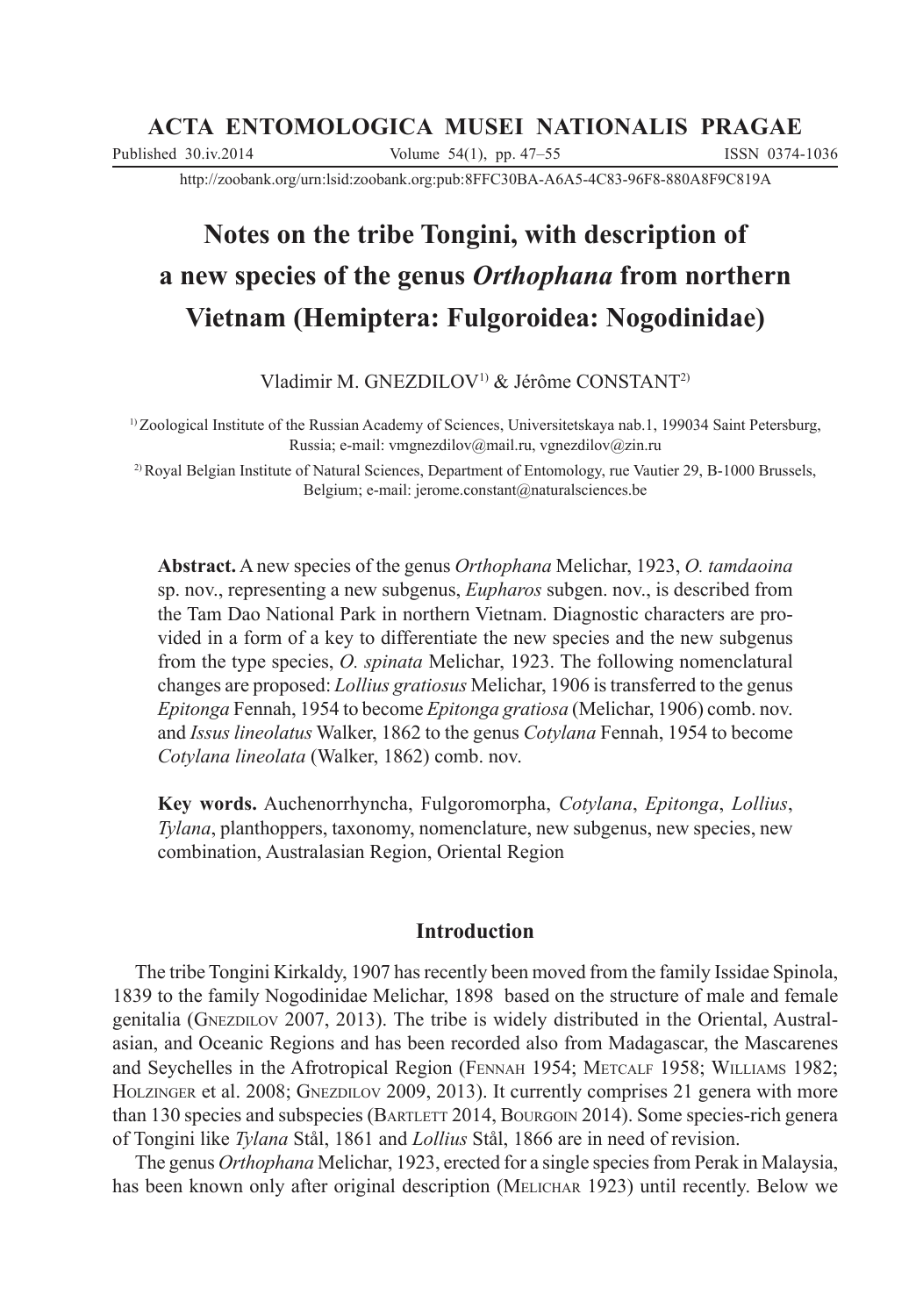describe a new species of the genus from the Tam Dao National Park in northern Vietnam and provide new records of the type species, *Orthophana spinata* Melichar, 1923 from Malaysia.

Two additional nomenclatural changes are proposed within Tongini: *Lollius gratiosus* Melichar, 1906 is moved to the genus *Epitonga* Fennah, 1954 and *Issus lineolatus* Walker, 1862 to the genus *Cotylana* Fennah, 1954.

#### **Material and methods**

Morphological terminology follows ANUFRIEV & EMELJANOV (1988) for the head, EMELJANOV (2001) for the pronotum, and BOURGOIN (1993) for the ovipositor. Drawings were made using compound light microscopes Leica M165C and Leica MZ95. Photographs were taken with a Canon EOS 300D camera equipped with a Tamron DI SP 90 mm Macro lens, and processed in Adobe Photoshop CS3 software.

The holotype of the new species described below is deposited in the Royal Belgian Institute of Natural Sciences, Brussels, Belgium (IRSNB). The examined specimens of *Orthophana spinata* and *Issus lineolatus* are from the Moravian Museum, Brno, Czech Republic (MMBC), the Natural History Museum, London, United Kingdom (BMNH), and the Zoological Institute of the Russian Academy of Sciences, Saint Petersburg, Russia (ZIN).

#### **Taxonomy**

#### *Orthophana* **Melichar, 1923**

*Orthophana* Melichar, 1923: 11. Type species: *Orthophana spinata* Melichar, 1923 (by original designation).

**Diagnosis.** Border between coryphe and metope smooth, without carina (Figs 1–2, 12–13). Metope quite wide, with no intermediate carinae (Figs 4, 13), lateral margins (keels) slightly leaf-like flattened. Fore wing wide, sail-shaped (Figs 1, 8, 12), without hypocostal plate, precostal area with many transverse veins (Figs 16–17). Fore wing venation: costa separate, Sc+R 2, M 2, CuA 2. Hind wing well-developed, tri-lobed (Figs 3, 18). Hind tibia with 1–2 lateral spines distally.

#### **Key to subgenera and species**

- 1. General coloration green or green brownish (illustrated in MELICHAR 1923: Pl. 2, Fig. 15; also Fig. 12 here). Metope narrower, lateral keels curved above the clypeus forming an obtuse angle (Fig. 13). Fore wing with costal vein furcating apically and Sc and R running separately from the basal cell (Figs 12, 16). Apex of fore wing with distinct claw-shaped tooth formed by fusion of apices of posterior branch of  $M(M_2)$  and both branches of  $CuA$  ( $CuA$ <sub>,  $\Omega$ </sub>). Hind tibia with one lateral spine distally. Smaller, total length of females 11–12.5 mm. .......................... *Orthophana* Melichar, 1923 (*O. spinata* Melichar, 1923)
- General coloration brown or dark brown, with small yellow dots and patches (Figs 1–2, 4, 8). Metope wider, lateral keels convex above the clypeus (Fig. 4). Fore wing with costal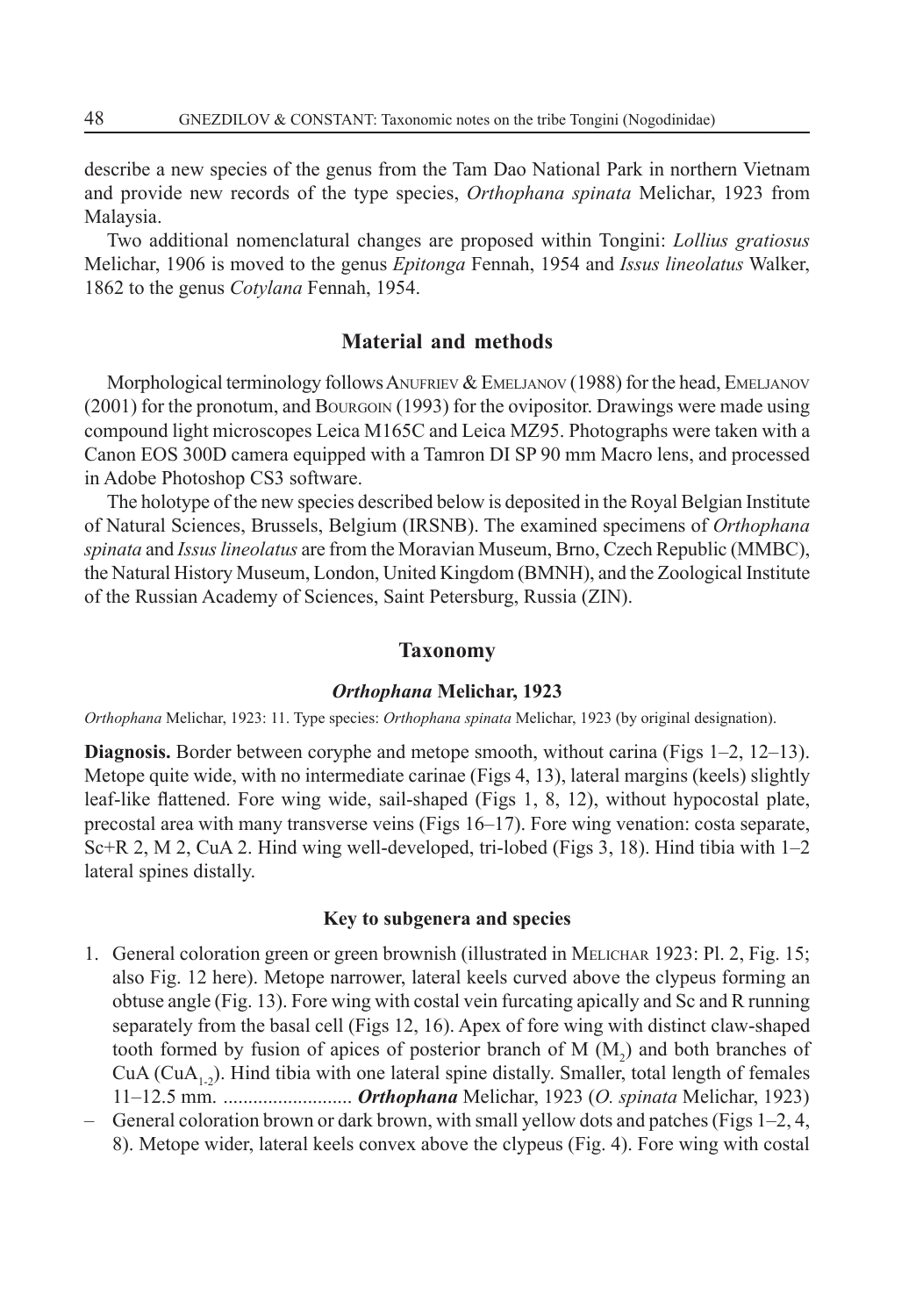

Figs 1–7. *Orthophana* (*Eupharos*) *tamdaoina* sp. nov., holotype. 1 – lateral view; 2 – dorsal view; 3 – hind wing; 4 – frontal view. 5–7 – apex of female abdomen (5 – lateral view; 6 – dorsal view; 7 – caudal view).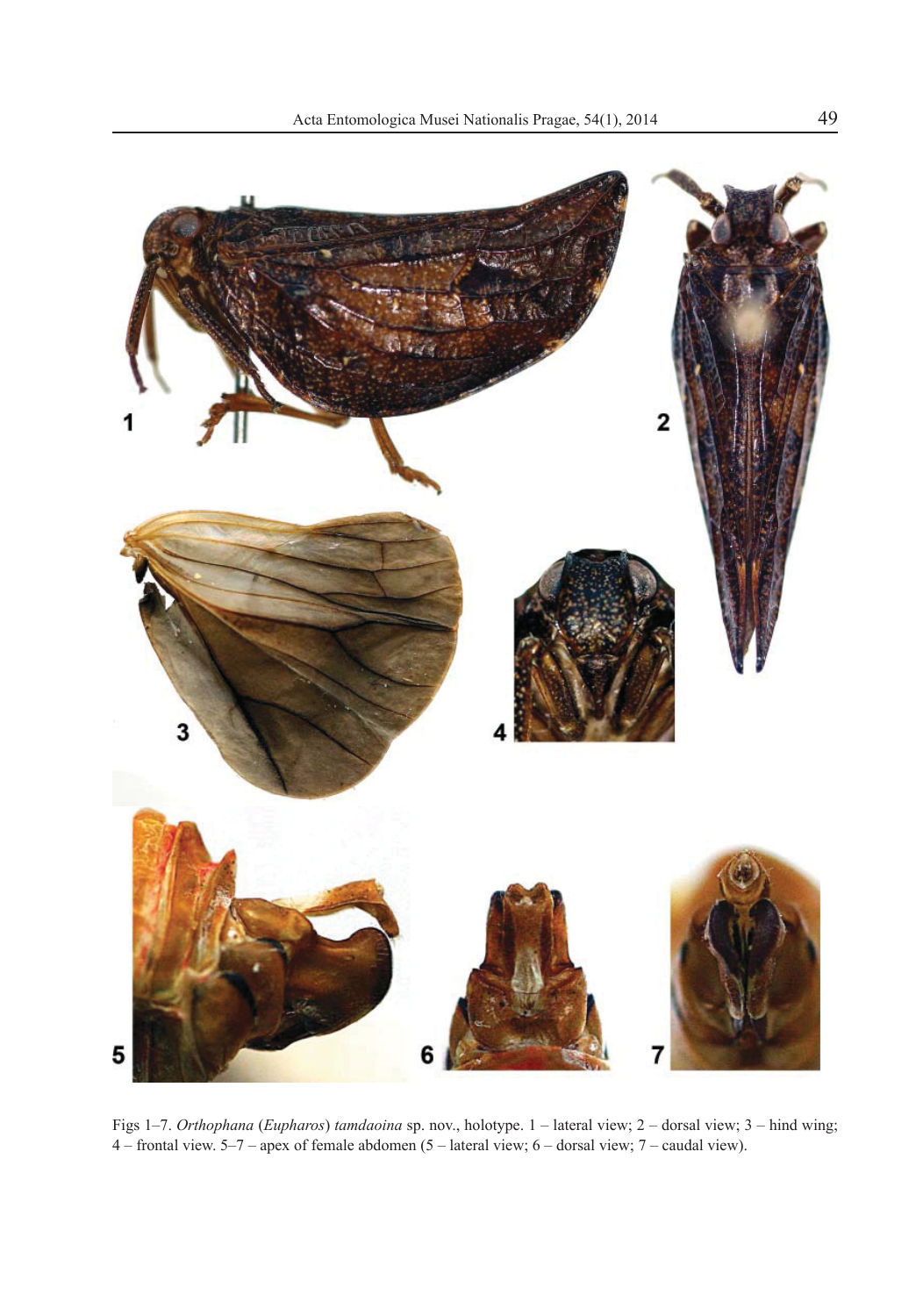

Figs 8–9. *Orthophana* (*Eupharos*) *tamdaoina* sp. nov. 8 – live specimen; 9 – map of distribution (black circle with arrow indicating the Tam Dao forest – the type locality).

vein simple apically and Sc and R with a common stem basally (Fig. 17). Apex of fore wings without claw-shaped tooth. Hind tibia with two lateral spines distally. Larger, total length of females 14 mm. ................... *Eupharos* **subgen. nov.** (*O. tamdaoina* **sp. nov.**)

# *Orthophana* **(***Orthophana***)** *spinata* **Melichar, 1923**

(Figs 10–13, 16)

**Type material examined.** SYNTYPE:  $\Omega$ , "Malacca / Perak // spinata [handwritten] det. Melichar // Orthophana / spinata [handwritten] // déssiné Wytsm [handwritten on pink label] // Collectio / Dr. L. Melichar / Moravské museum Brno // Syn- / typus [red label] // Transcriptio / Orthophana / spinata sp. nov. [handwritten] L. Melichar det. // Type no. / 6848 / Moravian Mus. Brno" (MMBC; Figs 10, 11).

Additional material examined. MALAYSIA: Ранамс: Cameron highlands: 1  $\Omega$ , Orange Asli village env., Gunung [Mt.] Perdah, 1575 m, 4°29.2′N, 101°22.1′E, 1-16.v.2009, sweeping/beating, P. Baňař, P. Pacholátko & M. Trýzna leg.;  $1 \nless 1 \nless 1$ , Tanah Rata env., Gunung [Mt.] Jasar, 1600 m, 4°28′36.65″N, 101°21′26.11″E, 5–6.iv.2013, L. Dembický leg. (all MMBC).

**Note.** MELICHAR (1923) did not mention any lateral spines on hind tibia of *Orthophana spinata*  at all. Igor Malenovský (Brno, Czech Republic) examined the type of the species and kindly let us know that it has one lateral spine (see the key above). The species is recorded for the first time from the state of Pahang in Malaysia.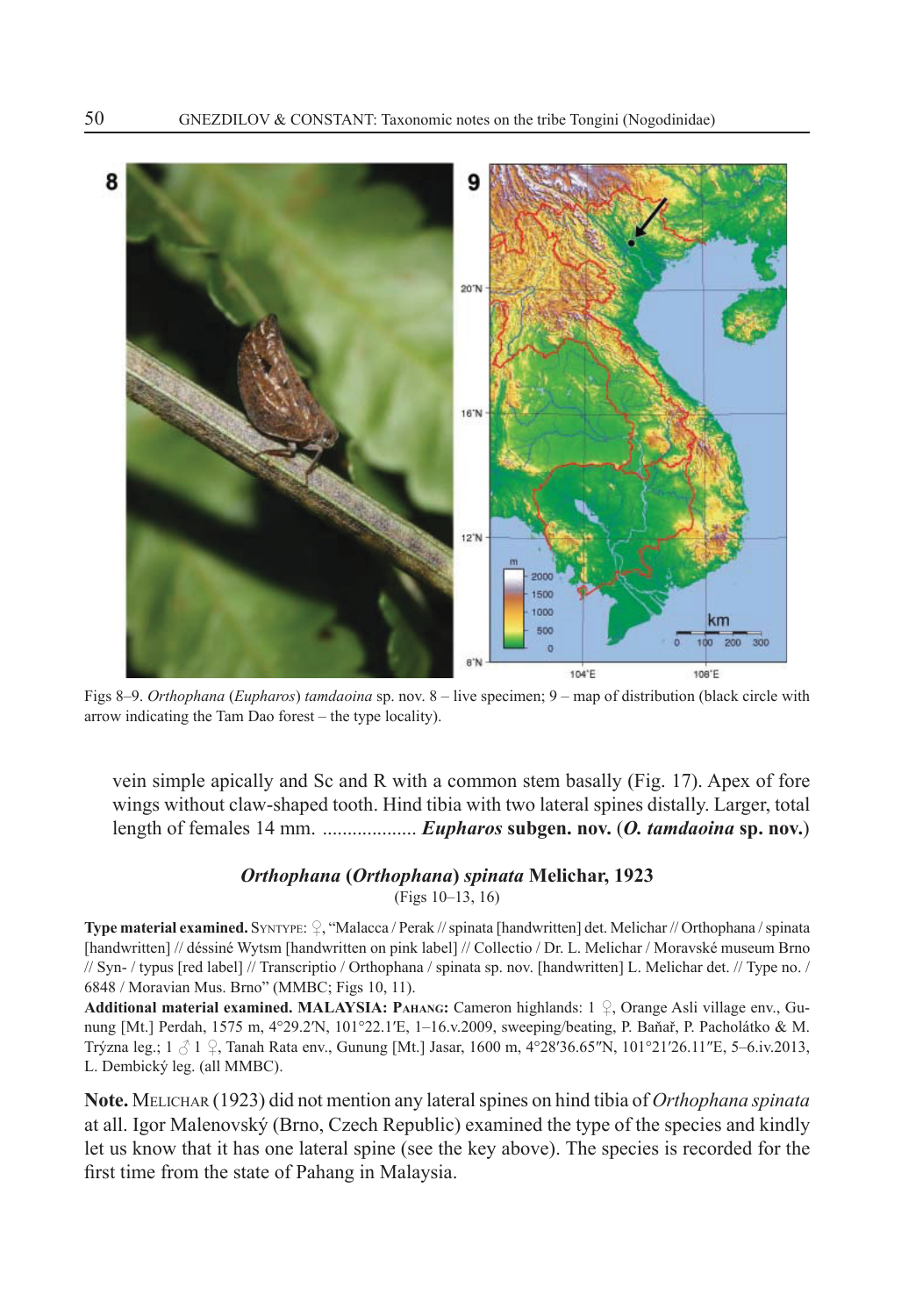#### *Eupharos* **subgen. nov.**

**Type species.** *Orthophana tamdaoina* sp. nov. (here designated).

**Diagnosis.** Distinguished from the nominotypical subgenus by the coloration, structure of the head, fore wing shape and venation, and the presence of two lateral spines on hind tibia (see the key above).

**Etymology.** From the Greek noun " $\phi$ άρος" (lighthouse) from which Russian equivalent of "sail" is derived (MOKIENKO 2007). The fore wing shape of *Orthophana* reminds a sail.

#### *Orthophana (Eupharos) tamdaoina* **sp. nov.**

(Figs 1–8, 17–18)

**Type material.** HOLOTYPE:  $\Omega$ , **VIETNAM:** Tam Dao National Park, 21°31′N, 105°33′E, 27.vii.2011, "I.G.31.933", J. Constant & J. Bresseel leg. (IRSNB).

**Description.** *Coloration.* General coloration brown or dark brown, with small light dots (Figs 1, 2, 4, 8). Each fore wing (tegmen) with several yellow dots (patches) on veins, three yellow patches on marginal vein, and three black spots (patches) each on R furcation, between branches of M vein distally, and between M and CuA near to wing middle. Caudo-dorsal angles of wings almost black. Hind wings not transparent, with veins light yellow proximally and brown or black distally (Fig. 3).

*Structure.* Metope relatively wide, weakly enlarged above clypeus, without intermediate carinae (Fig. 4). Lateral margins of metope slightly leaf-like flattened (Fig. 2). Metopo-clypeal suture horizontal, deep. Postclypeus convex, without carinae. Ocelli present. Second (first visible) segment of rostrum 1.5 times as long as third (second visible) segment. Border between coryphe and metope smooth, without carina (Figs 1, 2). Coryphe transverse, almost four times as wide as long medially, without carinae, anterior margin weakly convex, posterior margin weakly concave. Pronotum without carinae, anterior margin strongly convex, posterior margin almost straight. Paradiscal fields of pronotum wide behind eyes. Paranotal lobes of pronotum wide, long, without carinae. Mesonotum nearly 1.3 times as long as pronotum medially, with median and lateral carinae. Fore wings crescentic (Figs 1, 8, 17), with distinct caudo-dorsal angles, without hypocostal plate. Basal cell very narrow, oval. Fore wing (tegmen) venation (Fig. 17) as follows: many transverse veins present in precostal area, costal area and between longitudinal veins; costa separate, simple; Sc+R running as a common stem from the basal cell and furcating in proximal half of wing; M furcating in proximal half of wing after R; CuA furcating in distal half of wing (Sc+R 2 M 2 CuA 2); second branch of cubitus anterior running as marginal vein as well; clavus as long as  $3/4$  of wing length, open  $(Pcu+A<sub>1</sub>$  running to apex of clavus), Pcu and  $A<sub>1</sub>$  joined at middle of clavus. Hind wings well-developed, trilobed, with a coupling lobe and two weak lateral clefts (Figs 3, 18). Costal margin distinctly concave, with setae proximally. Hind wing venation:  $Sc+R$ , CuA, Pcu, A<sub>1</sub>, and A<sub>2</sub> each with two branches; M and CuP simple;  $A_1$  furcating near to wing middle, other veins furcating in distal half of wing; intermediate veins: single vein between second branch of R and M and between M and first branch of CuA distally and between  $A_1$  and  $A_2$  basally; second branch of CuA and first branch of Pcu closely situated apically but not joined; CuP joining anterior branch of Pcu distally and not reaching wing margin; second branch of  $A_1$  weak. Hind tibia with two lateral spines distally and 9 apical spines. First and second metatarsomeres almost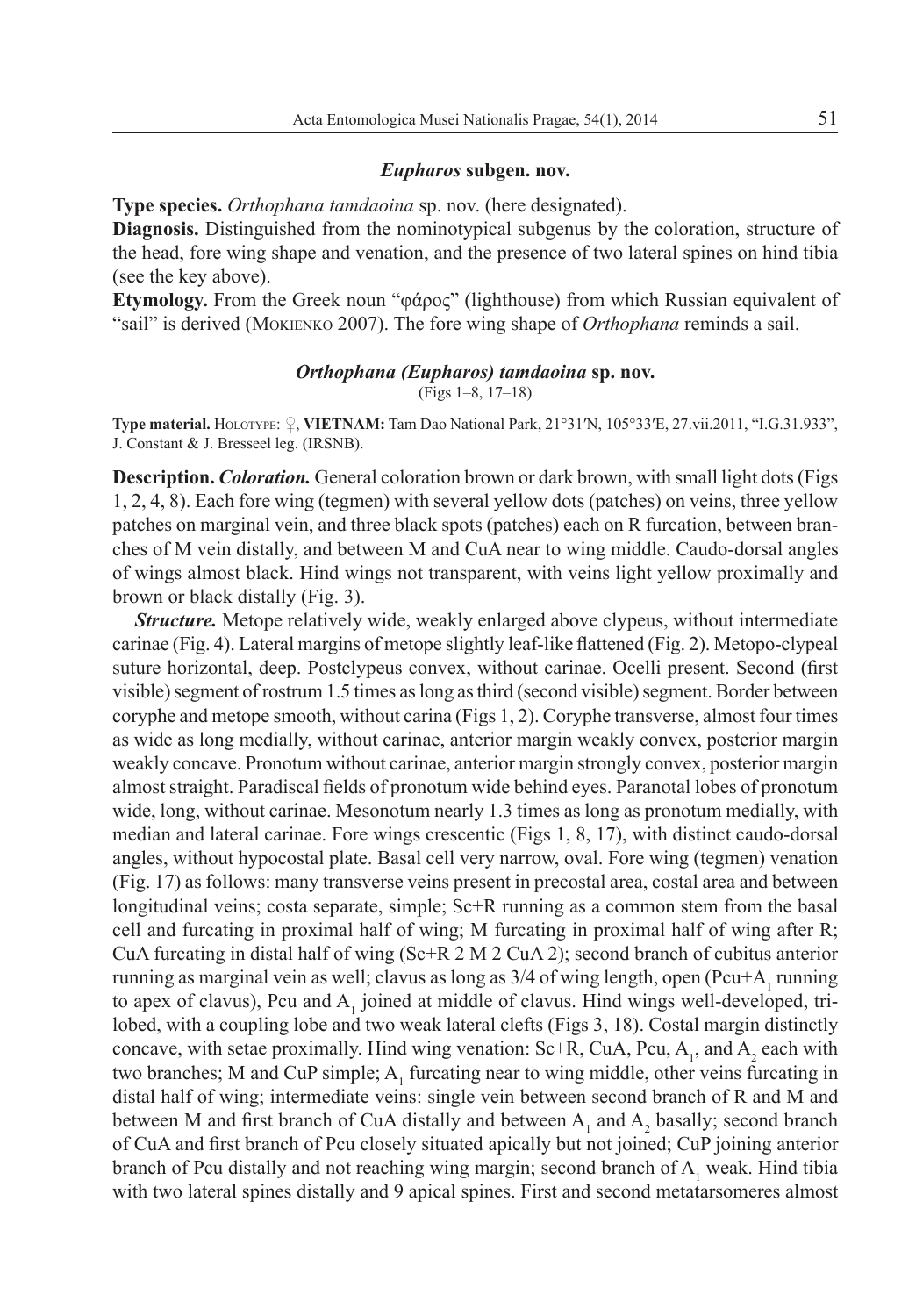equal in length, both with two latero-apical spines, ventral surface with long setae. First metatarsomere with 10 intermediate apical spines arranged in arc.

*Female genitalia.* Anal tube narrow, enlarged apically, with apical part turned down at right angle (Figs  $5-6$ ). Gonoplacs flat, nearly square (Fig. 5), with many marginal denticles (Fig. 7). Anterior connective laminae of gonapophyses VIII narrow, with teeth (Fig. 7).

*Male genitalia***.** Male unknown.

*Total length.* 14 mm.

**Etymology.** Adjective derived from the name of the type locality – the Tam Dao forest in Vietnam (Fig. 9).

**Ecological note.** The species was collected during the night on fern (Fig. 8).

#### *Epitonga* **Fennah, 1954**

*Epitonga* Fennah, 1954: 462. Type species: *Epitonga ferox* Fennah, 1954 (by original designation).

The genus *Epitonga* was erected by FENNAH (1954) for a single species from the Solomon Islands (New Georgia Island) and distinguished by the peculiar convex "shoulders" (a strong bulge near to basal cell) of fore wings (in dorsal view), narrow metope, and leaf-shaped lateral margins of the narrow coryphe. According to Melichar's illustration (MELICHAR 1906: Fig. 42) *Lollius gratiosus* Melichar, 1906 from New Guinea apparently belongs to *Epitonga* as well.

The genus *Lollius* Stål, 1866 (= *Okissus* Matsumura, 1916 = *Ecapelopterum* Chan & Yang, 1994; synonymy after GNEZDILOV 2009) is characterized by a quite wide metope with two sublateral carinae joined in the shape of an inverse letter 'V' (FENNAH 1954, GNEZDILOV 2009) and a quite wide coryphe without leaf-shaped lateral margins. The genus is widely distributed from Australia and New Guinea to Taiwan and the Ryukyus and currently includes 24 species (BOURGOIN 2014).

### *Epitonga gratiosa* **(Melichar, 1906) comb. nov.**

*Lollius gratiosus* Melichar, 1906: 194.

**Note.** The current placement of the species is based on examination of the original description and drawing (MELICHAR 1906).

#### **Genus** *Cotylana* **Fennah, 1954**

*Cotylana* Fennah, 1954: 463. Type species: *Lollius acutipennis* Kirkaldy, 1906 (by original designation).

The genus *Tylana* Stål, 1861 was erected for species from the Mascarenes (Mauritius) (STÅL 1861, WILLIAMS 1982). The genus needs revision as already mentioned by WILLIAMS (1982). It is probably monotypical as its type species, *Tylana cristata* (Fabricius, 1803), is very peculiar and differs from other species assigned to *Tylana* by the metope narrow between eyes, with no intermediate carinae and the coryphe with leaf-shaped lateral margins (WILLIAMS 1982: Figs 1–3). Based on this feature of the coryphe *Tylana* may be closely related to *Epitonga*.

Our study of *Issus lineolatus* Walker, 1862 from Queensland in Australia, placed by DISTANT (1909) to the genus *Tylana*, shows that this species actually belongs to the genus *Cotylana*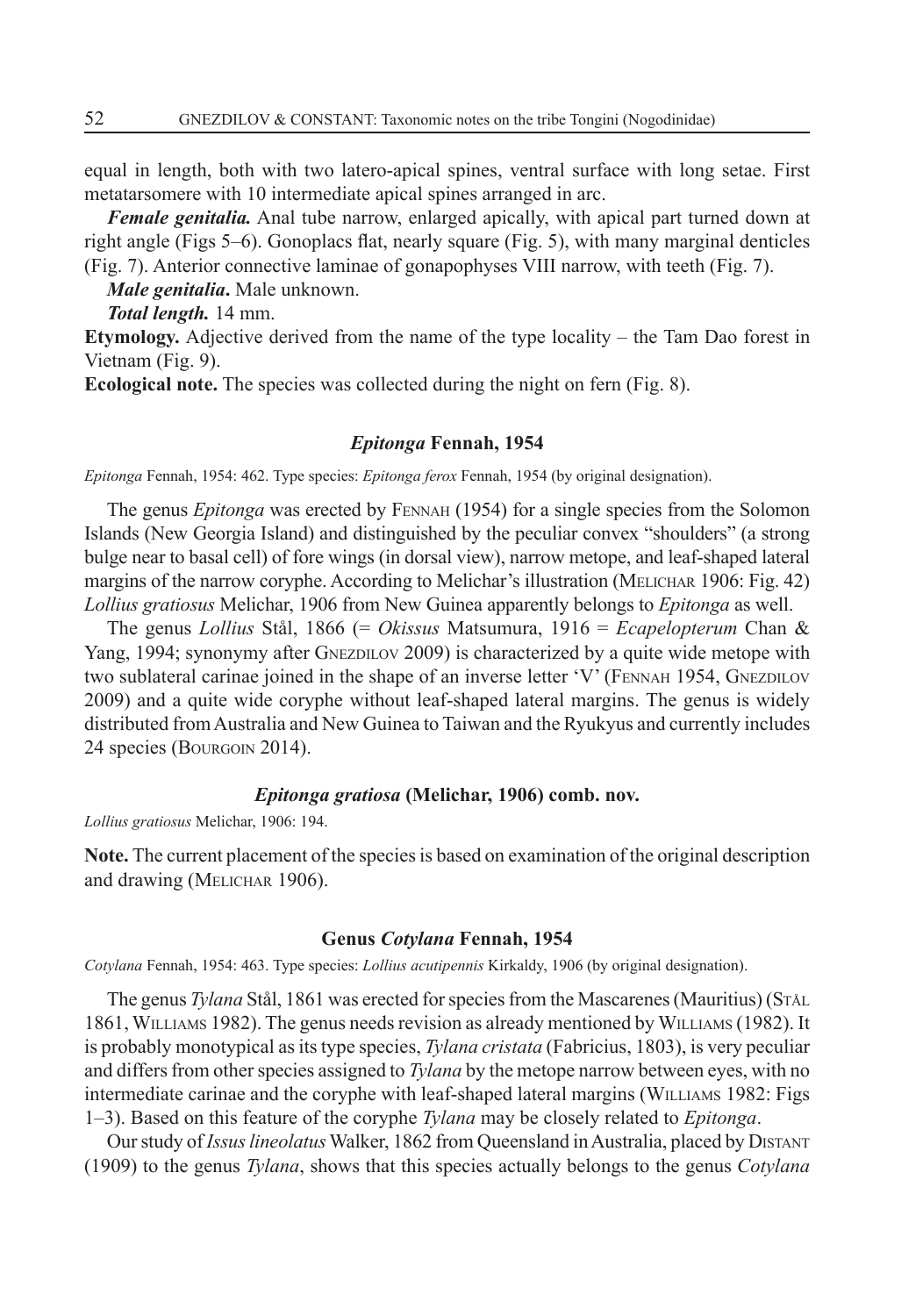

Figs 10–13. *Orthophana* (*O.*) *spinata* Melichar, 1923. 10 – syntype, dorsal view; 11 – syntype, labels; 12 – female from Pahang, lateral view; 13 – same, frontal view.



Figs 14–15. *Cotylana lineolata* (Walker, 1862). 14 – lateral view, 15 – frontal view.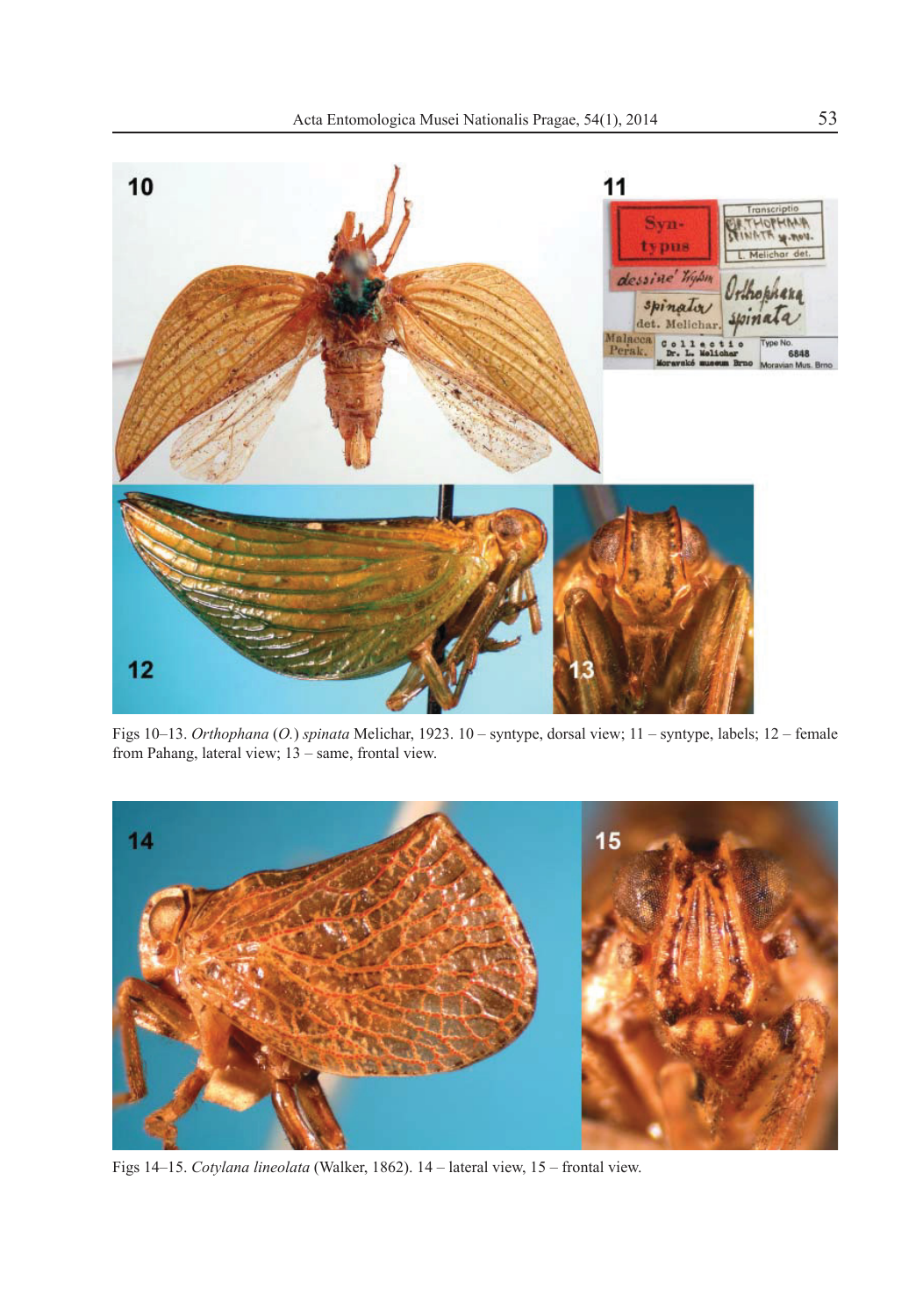

Figs 16–18. Wings. 16 – *Orthophana* (*O.*) *spinata* Melichar, 1923, fore wing; 17 – *Orthophana* (*Eupharos*) *tamdaoina* sp. nov., holotype, fore wing; 18 – same, hind wing.

which was erected by FENNAH (1954) for another Australian species, *Lollius acutipennis*  Kirkaldy, 1906, and to which some species from New Caledonia were later added (FENNAH 1969). *Cotylana* is distinguished within the tribe Tongini by a tricarinate metope (Fig. 15) and wide fore wings with reticulate venation (Fig. 14).

#### *Cotylana lineolata* **(Walker, 1862) comb. nov.**

(Figs 14–15)

*Issus lineolatus* Walker, 1862: 308. *Tylana lineolata*: DISTANT (1909: 77).

**Material examined. AUSTRALIA: QUEENSLAND:**  $1 \text{ } \textcircled{5} \text{ } \textcircled{2} \text{ } \textcircled{4}$ , "Austr., Q., Bundaberg, 1904" (BMNH and ZIN).

## **Acknowledgements**

Authors are grateful to Dr Igor Malenovský (Brno, Czech Republic) who provided a loan and information on material in the Moravian Museum collection and photographs of the type of *Orthophana spinata*, Mr Mick Webb (London, United Kingdom) who made the material of *Issus lineolatus* Walker available for study, and to Mr Viktor Hartung and Mrs Carla Pinho (Berlin, Germany) who helped with delivery of the holotype of *Orthophana tamdaoina* from Berlin to Brussels. The first author thanks Prof. Dr Hannelore Hoch (Berlin, Germany) for her help and hospitality during his stay in the Museum für Naturkunde, and Dr Jürgen Deckert and Mr Hans-Ulrich Raake (Berlin, Germany) for their help with literature. First